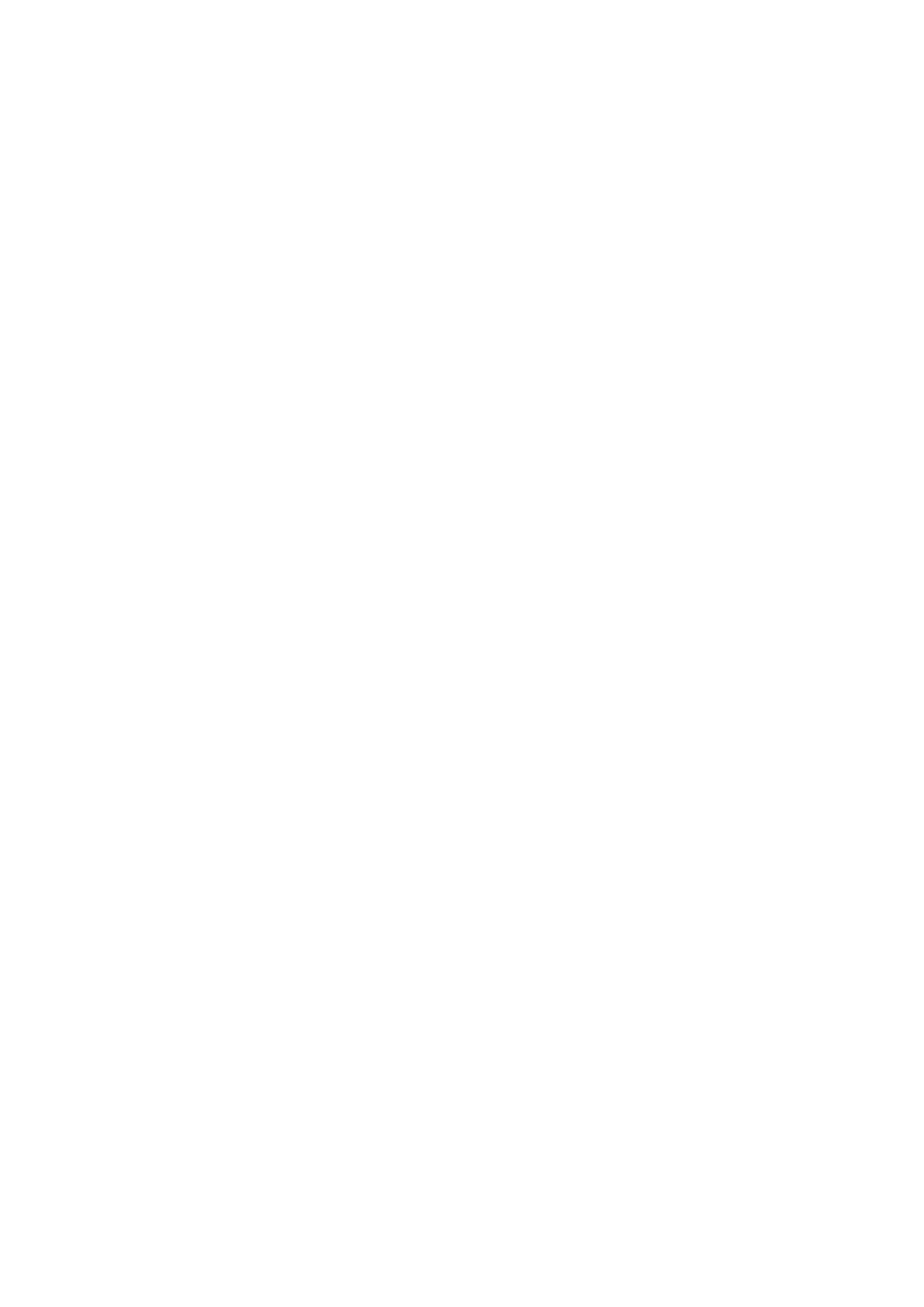With the advancement of various technologies such as the web technologies, social networks and sensors, the volume and speed of data production in various formats are increasing unprecedentedly. Twitter, for example, processes over 500 million tweets per day, generating more than eight terabytes of data per day [6, 7]. However, the current implementations of machine learning methods could not store, manage, and analyze this data. Therefore, new platforms and processing systems are required for these goals [8]. For this reason, the Apache Hadoop platform was introduced at first. This platform uses a distributed architecture to store data with the Map-Reduce execution model. However, this platform has limitations such as a drop in performance on repetitive algorithms such as machine learning algorithms, which lead to introduce new platforms such as Apache Spark to address its shortcomings.

## **1.1. Sentiment analysis**

Sentiment analysis involves the process of automatically detecting the polarity of a text and extracting the author's reviews on the subject, and finally, classifying the text [9]. In many research approaches, the textual data classification is done using deep learning models. This is due to the ability of deep learning models to classify a text with a high accuracy and the ability to model the sequence of textual data with word dependencies throughout the sentence. One of these deep learning models is RNN (Recurrent Neural Network). In order to use these models, the textual data and words must be converted into numerical vectors, for which various algorithms and methods have been proposed [10]. Today's pretrained word embedding libraries such as FastText have a high accuracy and quality in vector representations for words. Accordingly, in most current systems and research approaches, these libraries are used to convert the textual data to numerical vectors [11].

One important point in converting tweets to numeric vectors is to use an optimal preprocessing platform to clean and convert tweets to numeric vectors [12]. Implementation of such an optimal framework is a challenging issue due to the large volume and high production speed. For example, performing these processes using Map-Reduce require repeated Map-Reduce operations, which cause heavy computational overhead on the system, and so the processing time increases with increasing data volume with a very steep slope, that is not optimal at all [13].

## **1.2. Apache Spark data model**

Apache Spark performs in-memory processing and computations, which speeds up to about 100 times faster than Hadoop, especially in the machine learning algorithm, and allows more data to be processed instantly. In Apache Spark, different libraries have been introduced for different purposes, enabling the platform to be usable in various contexts. Libraries such as MLlib and ML are used to implement machine learning algorithms, the GraphX library for graphic processing, and Spark Streaming used to process the streaming data [14].

Spark data structure plays a significant role in the fast and efficient big data processing. In general, a data structure is a data organization, management, and storage format that can enable an efficient access and modification. More precisely, a data structure is a collection of data values, the relationships among them, and the functions or operations applied to the data [15].

Resilient Distributed Datasets (RDD) is a fundamental data structure of Apache Spark. It is an immutable distributed collection of objects. Each dataset in RDD is divided into logical partitions, which may be computed on different nodes of the cluster [4, 14]. DataFrame is a distributed dataset based on RDD that organizes the data in name. It is similar to a 2D table in the relational database, so it introduces the database's schema. DataFrame is accompanied by richer optimizations in Apache Spark. Like RDD, it is a distributed dataset that has specific structures and named columns. When using the DataFrame, the optimizations in Spark are done by the Catalyst module. However, one of the disadvantages of the DataFrame data structure is the lack of storing the data type of each column [15, 16]. DataFrame has been designed from the ground-up to support modern big data and data science applications. As an extension to the existing RDD, DataFrames feature:

- Ability to scale from kilobytes of data on a single laptop to petabytes on a large cluster.
- Support for a wide array of data formats and storage systems.
- State-of-the-art optimization through the Spark SQL Catalyst optimizer.
- Seamless integration with all big data tooling and infrastructure via Spark.
- APIs for Python, Java, Scala, and R.

## **2. Related Works**

Various applications for big data analysis have been proposed using machine learning methods,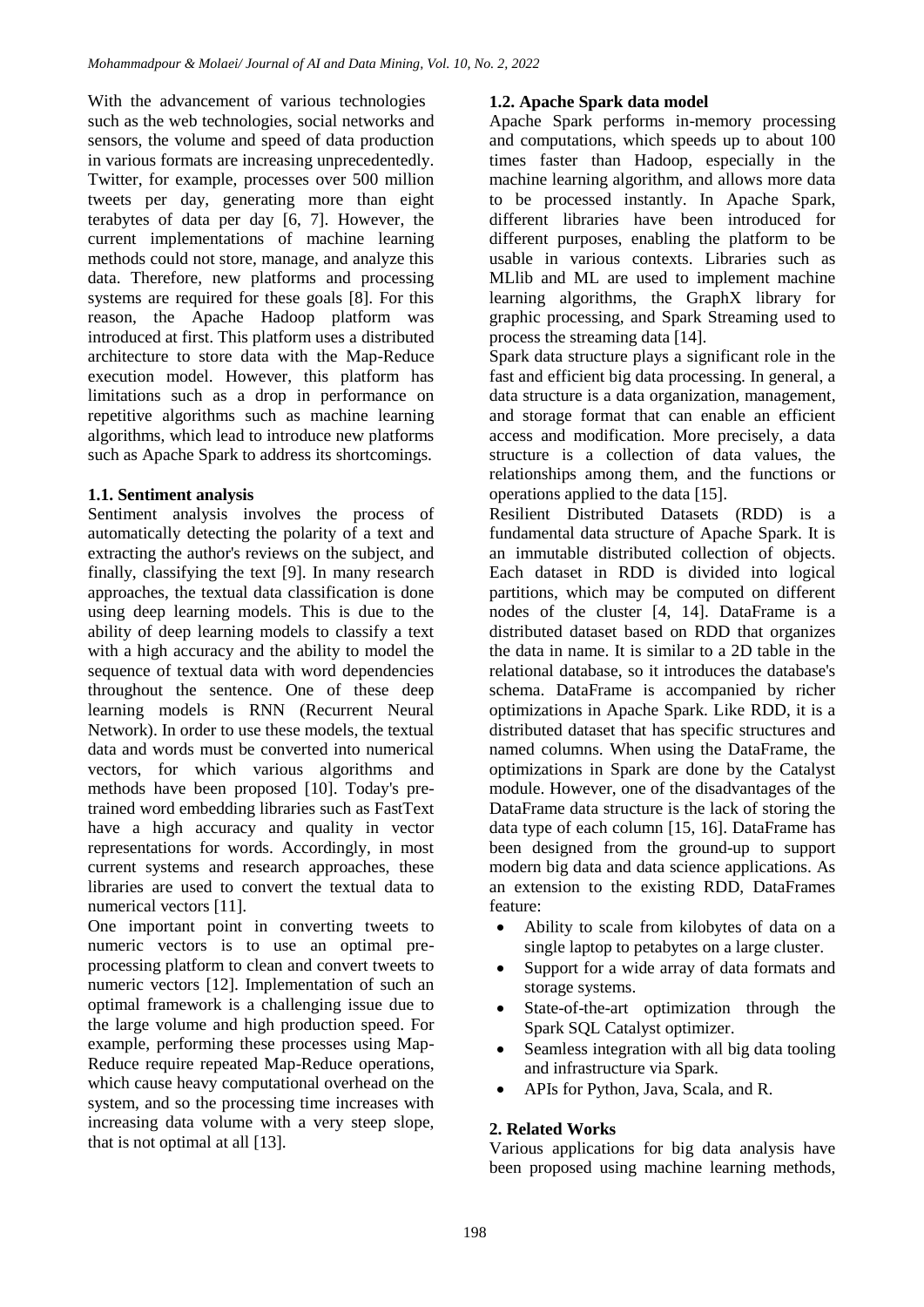each of which has taken different approaches and used different platforms and algorithms for this purpose. Previous research in various preprocessing and sentiment analysis techniques has been categorized on Twitter data, which we discuss in this section.

# **2.1. Text pre-processing techniques**

The textual data generated on various social networks such as Twitter has many structural and spelling mistakes that are necessary to perform a series of pre-processing techniques to clear and correct them before classifying them. For this reason, various research works have been presented to introduce different techniques for doing this work, and examine the effectiveness of these techniques, which we will discuss in the following.

The impact of pre-processing on the sentiment analysis of Twitter data is considered in [11]. The main focus is on the tweets that use more symbols, abbreviations, and anonymous words. This method relies on the bindings of slang words on other coexisting words in order to check the slang word's significance and sentiment translation. They have used n-gram to find the bindings and conditional random fields in order to check the slang words' significance.

In [17], the effect of different pre-processing methods on Twitter sentiment analysis has been studied, and the results on the Stanford Twitter dataset have been evaluated. This study shows that deleting URLs, correcting words and negative verbs, and normalizing word characters positively affect sentiment analysis but stemming and lemmatization negatively affect and reduce the model's accuracy. In this model, a linear model is used to analyze sentiments.

In [8], the role of pre-processing on the film review dataset has been studied. In this research work, the pre-processing techniques such as expanding abbreviated terms, removing nonalphabetic symbols, correcting negative verbs by adding "NOT\_" to their beginning, and stemming have been used. The TF\_IDF method has also been used to convert text to vector, and the SVM algorithm has been used to perform the classification. This study shows that the use of appropriate pre-processing techniques including structure modification and word filtering can significantly increase the accuracy and quality of the model.

In [13], the pre-processing techniques on email and news datasets have been reviewed. In this research work, the techniques such as removing redundant words, converting words to lower case, and stemming have been used. This study has pointed out that there is no set of specific and unique techniques effective in all datasets and languages. The selection of these techniques should be made by identifying the characteristics of language and data carefully. The evaluation results indicate that the accuracy of the model increases by expanding the abbreviations and converting the negative verbs. Other techniques such as removing URLs, redundant numbers, and stop words will reduce model accuracy due to useful information in some of these cases.

# **2.2. Twitter sentiment analysis**

Today, as the social networks' role in people's lives has become more prominent, the data generated on these networks daily has greatly increased. This data has become valuable resources for different aims such as predicting trends, sentiment analysis, marketing, and advertising. The following is a review of some of the research approaches on the Twitter sentiment analysis.

[6] provides a framework based on Apache Hadoop and Mahout in order to analyze tweets' sentiments about the "Airtel" service. In this framework, the tweets published with the hashtag #airtel\_presence are first collected and stored in Hadoop HDFS. Next, after pre-processing, the tweets are converted into word embedding using the TF-IDF method. The tweets are then classified into three classes: positive, negative, and neutral, using the Naïve Bayes in Apache Mahout.

In [3], an approach to sentiment analysis based on Twitter data uses the integration of machine learning algorithms and streaming analysis approaches. It allows the researchers in this field to extract valuable information from tweets instantly and classify them without worrying about the time and memory required. The advantages of the method proposed in this paper include the possibility of building a larger dictionary of the desired features, processing larger volumes of data, and online prediction based on machine learning algorithms.

In [5], the Apache Spark-based framework for online sentiment analysis of Twitter streaming data has been presented with the Fake Twitter Accounts Detection Service. This article uses the Spark MLlib library and Naïve Bayes algorithm to detect fake Twitter accounts and sentiment analysis. Finally, the evaluation of the above framework has been done by two methods. In the first method, data is used without pre-processing. However, in the second method, a series of preprocessing operations including marking, deleting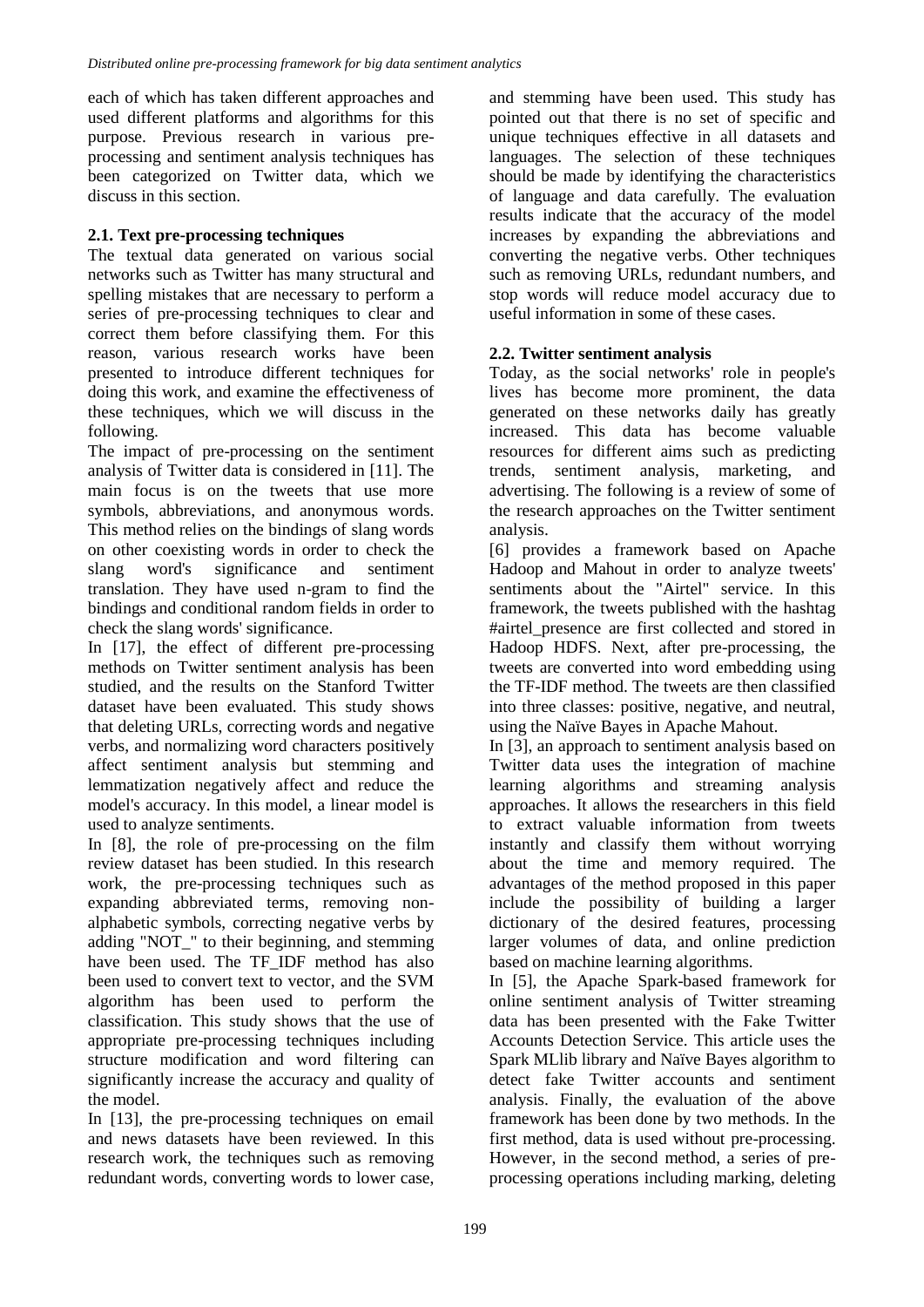stop words, stemming, and removing punctuation are performed on the data, and then used to build a learning model.

Recently, new libraries have been introduced to implement deep learning models on Apache Spark. Although stable versions of these libraries have not yet been published, the use of these algorithms, in addition to the benefits of deep learning (such as improved accuracy) increases efficiency, and enables the processing of larger volumes of data. One of these libraries is BigDL, developed by Intel. In [1], an online framework for sentiment analysis on Twitter has been proposed using this library to implement deep learning models. In this article, the FastText library is used for word embedding. In this framework, tweets are collected with Apache Kafka and stored in Apache Cassandra. Then after pre-processing and extracting word embedding using FastText, the data is sent to the deep learning model for improving each word vector representation. Then tweets are classified with a logistic regression algorithm in Spark MLlib, and the results are indexed in Elasticsearch. Finally, the results are visually displayed by the Kibana Library. In this article, two datasets are used: "Yelp" with about one hundred thousand tweets and "Sentiment-140" with about twenty thousand tweets.

## **3. Proposed Method**

In this work, we proposed a big data framework based on Apache Spark in order to determine whether the data is positive, negative or neutral. As mentioned earlier, the use of DataFrame is better than RDD in memory overhead and runtime due to the clear structure and named columns with specific optimizations. Most current methods and libraries are based on RDD but our proposed method is to replace the RDD data structure with DataFrame at various algorithm implementation stages. In this work, the main focus is on modifying the pre-processing algorithms but the same approach can be generalized to the libraries' main algorithms. The novelty of our approach consists of the migrating and extension of existing approaches from RDDs to DataFrames, enabling fast processing.

The pre-processing required for sentiment analysis consists of three steps. Each one of the steps is based on DataFrames, and is implemented in the form of transformers. A transformer is an algorithm that can convert one DataFrame to another one [12]. Transformer is one of the new Spark ML library components. The structure and operation of the transformer are shown in Figure 1. Since it is impossible to modify or edit the distributed data in Spark, a new data structure (DataFrame or RDD) must be created to convert or compute a new value; a concept called transformer is used to calculate and create a new version.



**Figure 1. Architecture of transformer in Apache Spark.**

## **3.1. Data cleansing**

Applying a series of pre-processing on the textual data before analyzing is necessary and important in order to achieve an acceptable result. The preprocess aims to clarify and clear up the ambiguity of the input data for future analysis and classification. The techniques used in this study are as follows [9]:

*Normalization*: Tweets are required to be normalized first so that they can be used later. Sometimes, when some texts are very similar, they may be considered different by sentiment analysis due to some superficial differences. That is why the proposed method tries to eliminate such differences. The techniques used in this section are as follow:

- Converting words to lower case.
- Removing extra spaces.
- Deleting URLs, mentions, emojis, and numbers.

*Stop words*: Despite the repetition of these types of words, they are not conceptually effective for classifying the tweets' polarity. For example, the words such as "the" and "if" are of this type. Although it is assumed that only conjunctions are known as stop words, many auxiliary verbs, nouns, and adjectives can also be included in these terms, and have virtually no useful information for detecting the polarity of tweets. In most sentiment analysis systems, deleting these words increases the accuracy and performance of the system. Furthermore, deleting these words reduces the computational overhead and increases the speed. In our implementation, these words have been removed using the NLTK library.

*Structural correction of words and tweets*: In many words such as "coool," one or more letters are accidentally or intentionally repeated, which requires that these words are returned to their original form.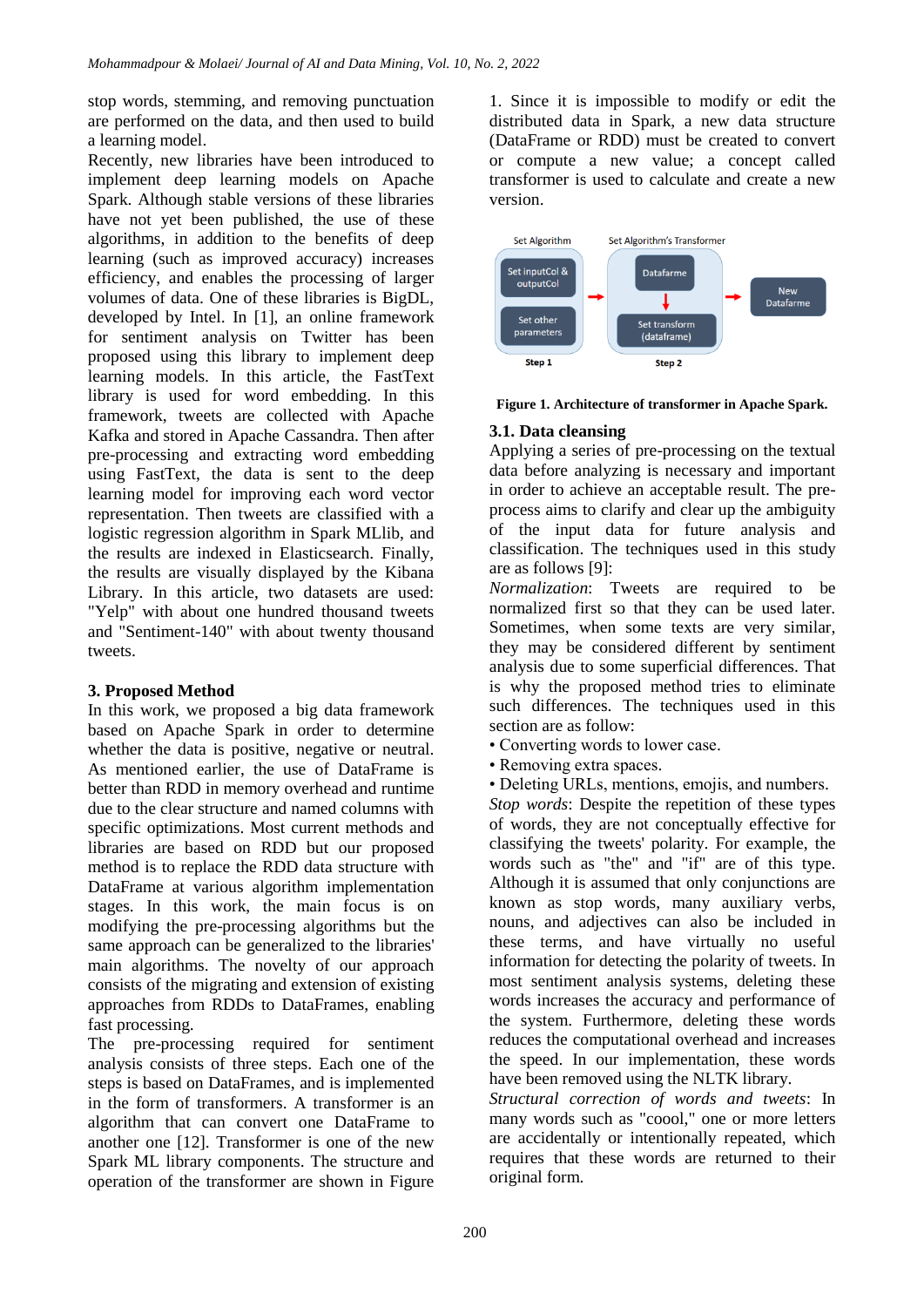On the other hand, some words have spelling mistakes that are required to be corrected; otherwise, the model recognize them as a wrong word, and practically cannot create a vector. Also many of the verbs in these tweets are shortened, which must be placed in their complete form in order for the model to understand the concept and create a vector for them. For example, the verbs like "aren't" should be replaced with "are not."

*Token construction*: The sentiment analysis are required to be able to analyze and classify their data lexically. In the process of lexical analysis, each sentence is divided into a sequence of tokens. The tokens are the smallest meaningful part of a text. In general, this process is called tokenization, and ultimately leads to creating an independent set of meaningful parts of each text.

Previously, these processes were performed by Map-Reduce tasks on RDD data structure. In this research work, these processes were performed by replacing DataFrames instead of RDDs, and implemented by changing the algorithm in the form of a Transformer using the BigDL library, which causes a significant difference in the result.

## **3.2. Padding tweets**

After the tweets are cleared, all tweets must be of the same length to feed them to the neural network model. Therefore, the number of words for each tweet and maximum length of tweets is calculated in this step. Then to the extent that it differs from the length of the largest tweet, meaningless words like "##" are added to them with a numeric vector of zero. Depending on the neural network architecture, this padding can be done from the right or left side of the tweets.

#### **3.3. Extract word embedding vectors**

In this section, we use the FastText pre-trained word vectors library provided by Facebook to convert tweets to vector representation. This library is based on the Skip-gram and Subword model, and contains 300-dimensional vectors of one million words. At this point, the tweets after tokenization and padding are sent to this transformer. In this transformer, in order to support all the pre-trained vector libraries, the word vectors are first extracted from the FastText model, and stored in a Python dictionary; then after extracting each word's numerical vectors, a 2D matrix is created for each tweet and stored in a column in the new DataFrame.

#### **3.4. Sentiment analysis**

After the pre-processing and converting the tweets to vectors, the sentiments are classified using the RNN model. RNN is a neural network model designed to model the sequential data. This model is generally used to perform various natural language processing tasks such as sentiment analysis, text classification, speech recognition, and machine translation [1]. In this part, we used the distributed GRU model on Apache Spark, which was implemented in the BigDL library.

#### **4. Experiments**

In this work, we used a real-world dataset named "Sentiment-140". This is a Twitter sentiment analysis dataset and used as a valid dataset in a variety of research works related to the Twitter sentiment analysis. This dataset contains 1,600,000 tweets stored in a CSV file. However, after removing the incomplete and empty tweets, the total number of tweets will be reduced to about 1,200,000. In this dataset, for each tweet, ID, date, query (lyx), author username, polarity, and text of tweet are stored. The polarity of each tweet is encoded using the numbers "0" for the negative tweets and "4" for the positive tweets.

Evaluations were performed in an Apache Spark cluster with a master machine and several slave nodes. Other specifications are one master machine with 6 GB memory and 4 processing cores along with several slave nodes with a total of 24 GB memory and 12 processing cores.

#### **4.1. Evaluation metrics**

In order to evaluate the proposed framework, we used the processing time, number of slave nodes, and various databases. We also used the accuracy (Equation 1) and F-score (Equation 2) in order to evaluate the performance of automatically detecting the polarity of a text. In general, the evaluation process was repeated five times, and the average results were calculated.

$$
Accuracy = \frac{TP + TN}{TP + FP + TN + FN}
$$
 (1)

$$
F-Score = 2 * \frac{Precision * Recall}{Precision + Recall}
$$
 (2)

Where:

- TP is the number of true positives;
- TN refers to the number of true negatives;
- FP denotes the number of false positives;
- FN is the number of false negatives; and

$$
Precision = \frac{TP}{TP + FP}
$$

$$
Recall = \frac{TP}{TP + FN}
$$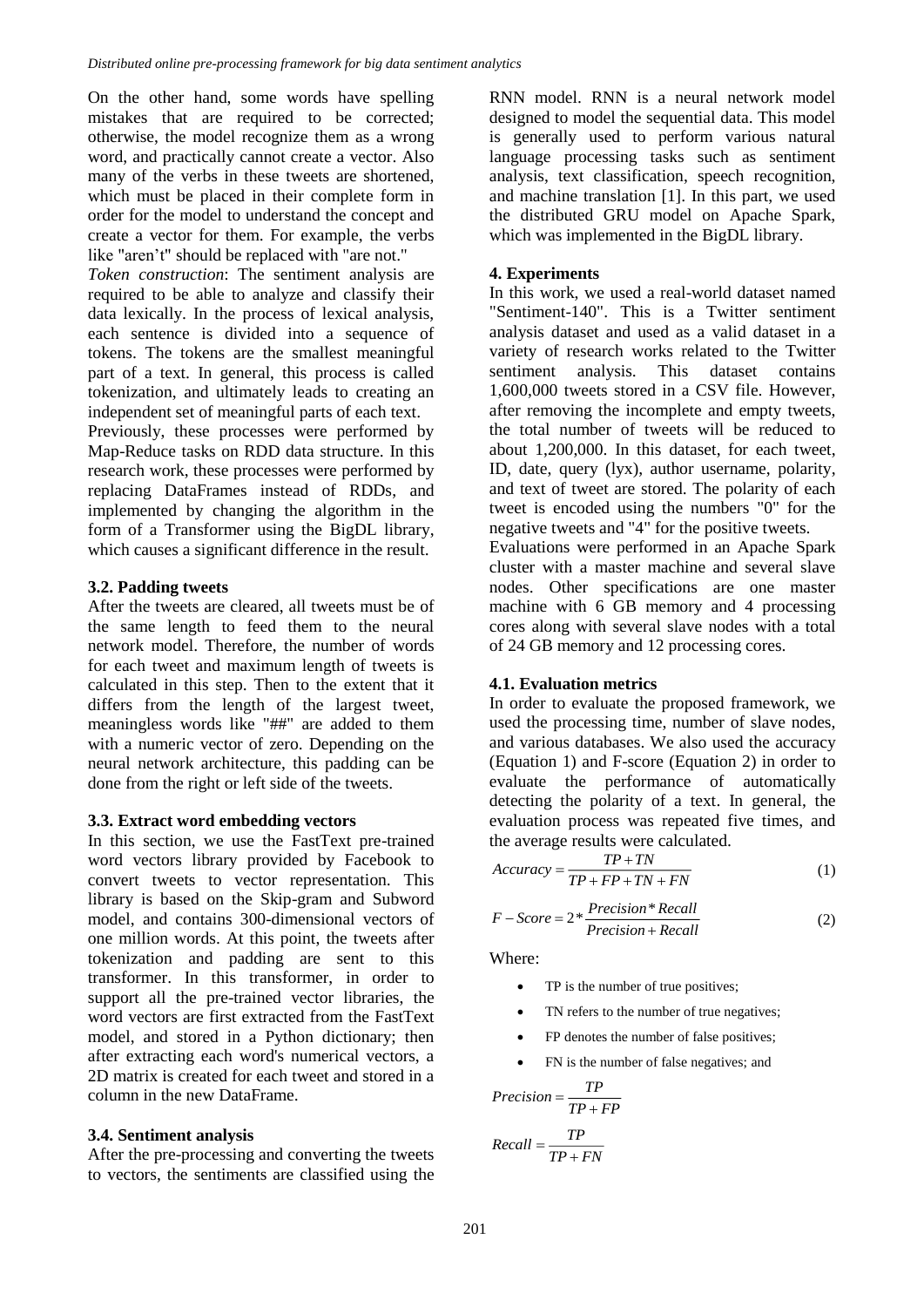## **4.2. Experimental results**

This section presents the experiments carried out using the Sentiment-140 dataset. Particularly, our proposal method is compared with the following deep learning approaches:

- GRU [18, 19]: Gated Recurrent Unit model with the pre-trained FastText word representations.
- XGBoost-avg [20]: Extreme Gradient Boosting algorithm based on the average of FastText word embedding.
- LSTM [21, 22]: Long Short-Term Memory model with the FastText word representations.
- RF-avg [1]: Random Forest classifier based on the average of FastText word embedding.
- Our proposal-method: The proposed distributed method based on the GRU and FastText word representations.

Table 1 presents the experimental results on the Sentiment-140 dataset. This table reports the comparative results in terms of accuracy and Fscore of our model against the well-known deep learning approaches used for sentiment analysis task [1]. In order to highlight the best result, we mark in bold the best score.

**Table 1. Experimental results on Sentiment-140 d.**

|                     | Accuracy | F-score |
|---------------------|----------|---------|
| RF-avg              | 0.7265   | 0.7227  |
| XGBoost-avg         | 0.736    | 0.7297  |
| <b>LSTM</b>         | 0.7745   | 0.7777  |
| GRU                 | 0.7826   | 0.7882  |
| Our proposed method | 0.7896   | 0.7973  |

#### **4.3. Evaluating proposed framework**

As shown in Figure 2, the time chart of the proposed framework using the RDD data structure is an ascending diagram, and the Spark cluster is not able to execute more than 80,000 data and slave nodes crashed.

As it can be seen in the Figure 2, the results of the evaluation using the RDD data structure on the sorted data are similar to the unsorted state. However, when the data is sorted (sorting based on the length of tweets), additional processing overhead is imposed on the Spark cluster. Therefore, in the sorted mode, it is impossible to execute more than 60,000 data and cluster crashed.

Figure 3 shows the results of the evaluation using the DataFrame data structure on the sorted and unsorted data. As shown in Figure 3, the proposed framework was executed in a much shorter time than RDD-based framework, and in this case. In this case, the time chart is ascending, and in the range of 80,000 tweets, the runtime is almost equal, after which the runtime increases slightly.



**Figure 2. Evaluation of proposed framework based on RDD(million records).**



**Figure 3. Evaluation of proposed framework based on DataFrame (million records).**

In the sorted tweets, the execution time changes. In this case, up to 20,000 tweets, the execution of sorted data has a higher time but by increasing the data volume, the sorted data execution time is less than the unsorted. Based on this chart, it can be concluded that to process a big volume of tweets, sorting by length can reduce the execution time.

Figure 4 shows the evaluation results of the proposed framework based on RDD and DataFrame, integrated. As it can be seen, there is a huge difference in the execution time and volume between these two data structures.

#### **4.4. Evaluating effect of different number of slave nodes on proposed framework**

In this section, the effects of number of slave nodes were evaluated on the proposed framework. In the previous section, the number of slave nodes was set to 2 by default. In this section, the number of slave nodes was considered to be 3. The results obtained are as Figure 5.

The reason for this evaluation can be considered to the fact that by increasing the number of slave nodes, the master node can perform better and more distribution on data and processes and execute processes in parallel, which reduces the required time to execute the processes.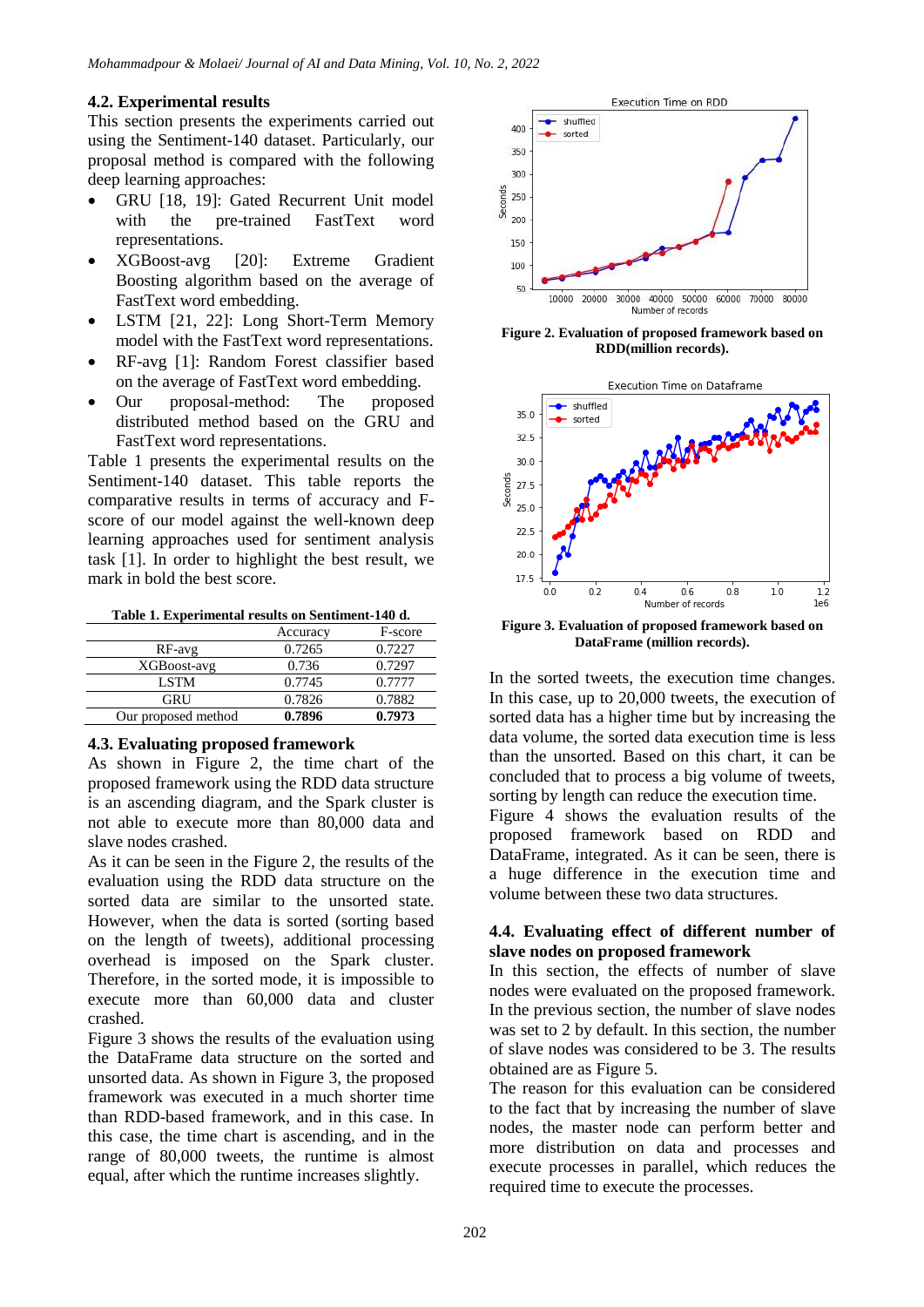

**Figure 4. Evaluation of proposed framework based on RDD and DataFrame (million records).**



**Figure 5. Evaluation of proposed framework based on different number of slave nodes (million records).**

#### **4.5. Evaluating proposed framework based on different databases**

Apache Spark is a lightning-fast cluster computer computing technology designed for fast computation, and also being widely used by industries. However, on the other side, it also has some ugly aspects. Apache Spark does not come with its own database management system. It depends on some other platforms. Thus Apache Spark has no database platform, and can only be used as a processing engine. However, the good thing about this is that Spark supports various databases as a storage layer. Spark can also retrieve and store data as a file but it cannot distribute that in the cluster. Therefore, if a file is used, the data file must be present in all machines' hard disk, which cannot store and retrieve massive data, and is not an optimal solution. For this reason, in this part of evaluation, two databases (Cassandra and MongoDB) are used as a storage layer of Spark, and their results are compared.

Both the Cassandra and MongoDB databases are NoSQL databases, except that Cassandra is column-oriented and MongoDB is a documentoriented database. The data can be distributed in both databases. Therefore, they can be the right choice as a storage layer in Spark. The results of this work can be seen in Figure 6.



**Figure 6. Evaluation of proposed framework based on different databases (million records).**

In this comparison, the proposed framework is implemented based on DataFrame. The data is stored in each of the above two databases, and is retrieved and used during processing. As shown in Figure 6, the Apache Cassandra database performed better than the MongoDB to store and retrieve big data. Therefore, this database can be used as a suitable storage platform for big data.

#### **4.6. Result analysis**

As presented in the previous evaluations, we explored different options for creating a distributed platform and run different numbers of machines using different databases. Table 2 summarizes the evaluation results of the proposed framework. According to this table, the proposed framework based on DataFrame is suggested by the maximum number of machines and Apache Cassandra database to achieve the best result.

As shown in Table 2, average execution time, the integration of Apache Spark with proper databases such as Apache Cassandra can fully meet the big data processing requirements. Apache Cassandra also covers the weaknesses of file usage in Spark, and provides a better distribution. Using this database alongside Spark can significantly impact both the storage and retrieval of big data and the distribution of data.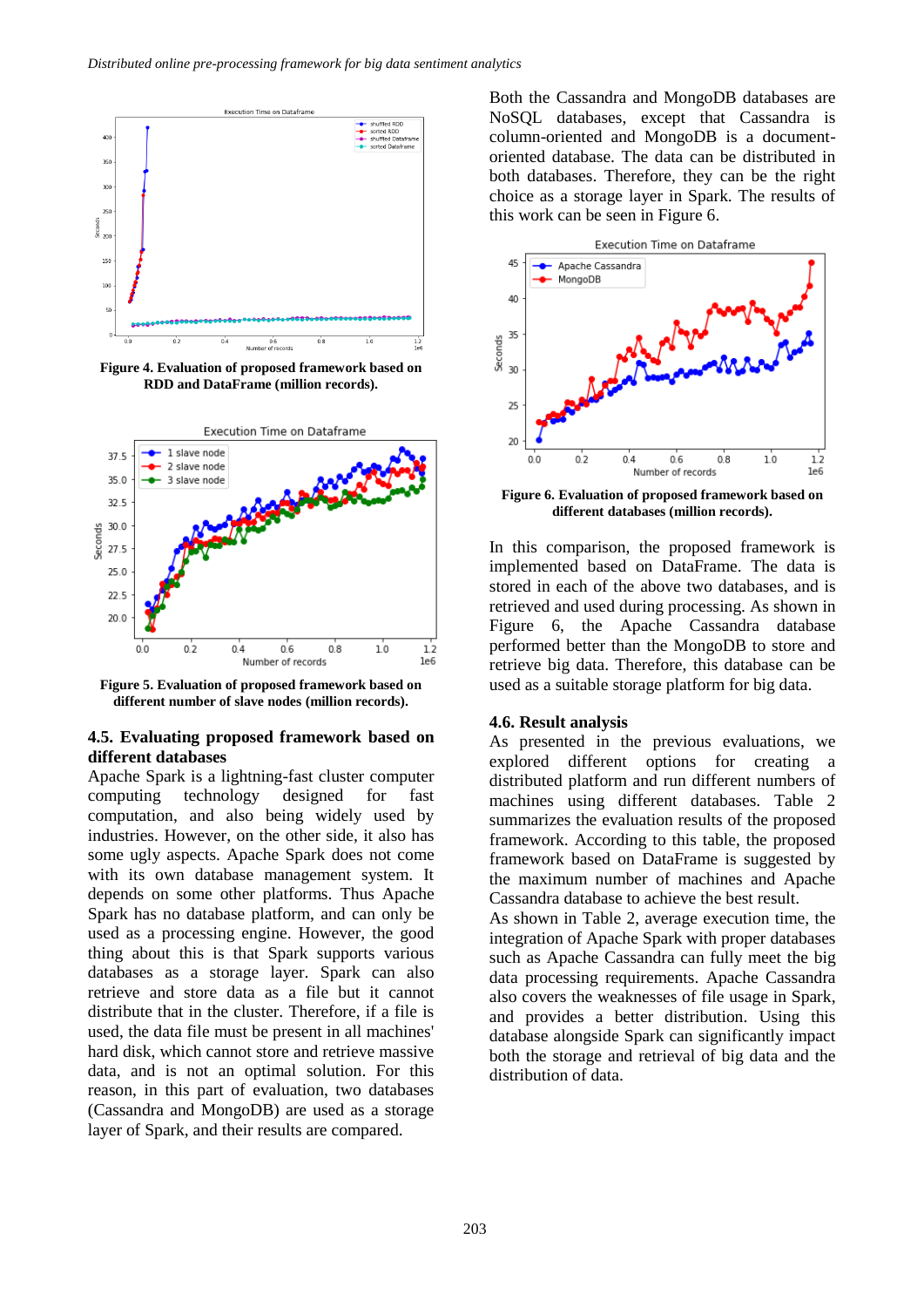| <b>Implementation method</b>                       | <b>Storage</b> | Number of<br>slave nodes | Data volume<br>(Tweets) | Min-Max<br>(s) | Average<br><b>Execution time Execution time</b><br>(s) |
|----------------------------------------------------|----------------|--------------------------|-------------------------|----------------|--------------------------------------------------------|
| Proposed framework based on RDD-unsorted           | CSV file       | 2 machines               | $5000 - 80000$          | $66 - 420$     | 264                                                    |
| Proposed framework based on RDD-sorted             | CSV file       | 2 machines               | $5000 - 60000$          | $67 - 425$     | 281                                                    |
| Proposed framework based on DataFrame-<br>unsorted | CSV file       | 2 machines               | 20000 - 1200000         | $18 - 36$      | 29                                                     |
| Proposed framework based on DataFrame-<br>sorted   | CSV file       | 2 machines               | 20000 - 1200000         | $21 - 33$      | 27                                                     |
| <b>Proposed framework based on DataFrame</b>       | CSV file       | 1 machine                | 20000 - 1200000         | $22 - 37$      | 32                                                     |
| <b>Proposed framework based on DataFrame</b>       | CSV file       | 2 machines               | 20000 - 1200000         | $18 - 36$      | 29                                                     |
| Proposed framework based on DataFrame              | CSV file       | 3 machines               | 20000 - 1200000         | $18 - 33$      | 27                                                     |
| Proposed framework based on DataFrame              | Cassandra      | 2 machines               | 20000 - 1200000         | $20 - 33$      | 24                                                     |
| Proposed framework based on DataFrame              | MongoDB        | 2 machines               | 20000 - 1200000         | $22 - 45$      | 26                                                     |

**Table 2. Summary of evaluation results of proposed framework.**

Furthermore, the current work can provide many benefits for the practitioners and researchers who wish to collect, handle, and analyze big data sources of information online. In the results of this work, it was found that the proposed framework had an optimal performance compared to the previous methods, reducing the processing time and increasing the ability of large-scale data volume handling, based on which an online sentiment analysis system can be created.

#### **5. Conclusion**

As mentioned earlier, there may be various methods to perform big data pre-processing. However, in this work, we tried to implement and present the optimal method and framework based on Apache Spark. Basically, for processing large volumes of data, the big data processing tools can be handy, and improve efficiency.

This paper presents a DataFrame-based preprocessing framework to convert tweets to numeric vectors, and perform sentiment analysis on the Twitter data in order to increase the performance and support the big data features. The advantages of this framework include support for huge data volumes, reduced processing time required compared to the previous methods, and existence of a suitable storage layer to enable the storage and retrieval of distributed big data.

In particular, the results obtained show that our proposed solution is able to increase the accuracy of well-known deep learning models such as LSTM and GRU.

One of the ideas that can be considered for a future work is to implement a DataFrame-based processing platform for deep learning processes. Indeed, the processing of deep learning models is time-consuming, and usually takes a long time to complete the learning process. In Apache Spark, on the other hand, the processes are distributed.

Therefore, implementing the deep learning processes in a distributed and database-based manner can reduce the model learning time and increase the system performance.

Another thing that can be considered in a future work is to implement an incremental model based on DataFrames for the stream data. With the entry of new data, it is unnecessary to perform all the processes from the beginning, and it is possible to process the new data separately and add their information to the model separately.

#### **References**

[1] B. Ait Hammou, A. Ait Lahcen, and S. Mouline, "Towards a real-time processing framework based on improved distributed Recurrent Neural Network variants with FastText for social big data analytics," *Information Processing and Management*, vol. 57, no. 1, pp. 102-122, 2020.

[2] H. Sadr, Mir M. Pedram, and M. Teshnehlab, "Convolutional Neural Network Equipped with Attention Mechanism and Transfer Learning for Enhancing Performance of Sentiment Analysis," *Journal of AI and Data Mining*, vol. 9, no. 2, pp. 141- 151, 2021.

[3] A. Lakizadeh and Z. Zinaty, "A Novel Hierarchical Attention-based Method for Aspect-level Sentiment Classification," *Journal of AI and Data Mining*, vol. 9, no. 1, pp. 87-97, 2021.

[4] M.N. Farhan, H. Md Ahsan, and A. Md Arshad, "A study and performance comparison of mapreduce and apache spark on Twitter data on hadoop cluster," *International Journal of Information Technology and Computer Science (IJITCS),* vol. 10, no. 7, pp. 61-70, 2018.

[5] D. Kılınç, "A spark‐based big data analysis framework for real-time sentiment prediction on streaming data," *Software: Practice and Experience,* vol. 49, no. 9, pp. 1352-1364, 2019.

[6] M. Kumar and B. Anju, "Analyzing Twitter sentiments through big data," in *2016 3rd International*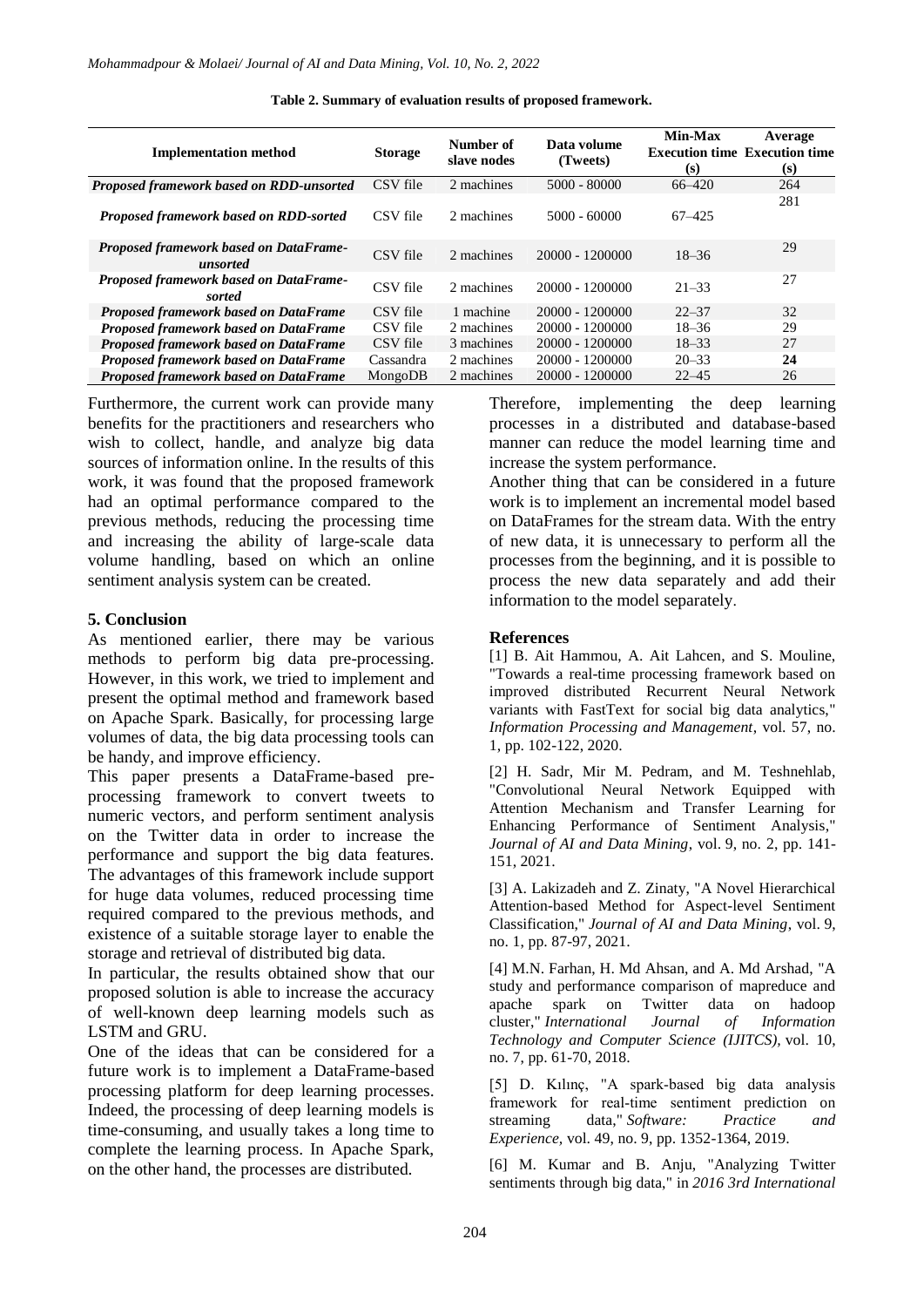*Conference on Computing for Sustainable Global Development (INDIACom)*, 2016, pp. 2628-2631, IEEE, 2016.

[7] A. L'heureux, K. Grolinger, and HF. Elyamany, "Machine learning with big data: Challenges and approaches." *IEEE Access,* vol. 5, no. 1, pp. 7776- 7797, 2017.

[8] E. Haddi, X. Liu, and Y. Shi, "The role of text preprocessing in sentiment analysis," *Procedia Computer Science*, vol. 17, no. 1, pp. 26-32, 2013.

[9] M.K. Sohrabi, and F. Hemmatian, "An efficient pre-processing method for supervised sentiment analysis by converting sentences to numerical vectors: a twitter case study," *Multimedia tools and applications,* vol. 78, no. 17, pp. 24863-24882, 2019.

[10] M.W. Habib, and Z.N. Sultani, "Twitter Sentiment Analysis using Different Machine Learning and Feature Extraction Techniques," *Al-Nahrain Journal of Science*, vol. 24, no. 3, pp. 50-54, 2021.

[11] T. Singh and M. Kumari, "Role of text preprocessing in twitter sentiment analysis," *Procedia Computer Science*, vol. 89, no. 1, pp. 549-54, 2016.

[12] S. Symeonidis, D. Effrosynidis, and A. Arampatzis, "A comparative evaluation of preprocessing techniques and their interactions for twitter sentiment analysis," *Expert Systems with Applications,* vol. 110, no. 1, pp. 298-310, 2018.

[13] A.k. Uysal and S. Gunal, "The impact of preprocessing on text classification," *Information processing and management*, vol. 50, no. 1, pp. 104-12, 2014.

[14] M. Zaharia, R.S. Xin, P. Wendell, T. Das, M. Armbrust, A. Dave, X. Meng, J. Rosen, S. Venkataraman, M.J. Franklin, and A. Ghodsi, "Apache spark: a unified engine for big data processing," *Communications of the ACM*, vol. 59, no.11, pp. 56-65, 2016.

[15] J. Damji, "RDD *vs.* DataFrames and Datasets: A Tale of Three Apache Spark APIs," *Databriks Engineering Blog,* pp. 1-1, 2016. [Accessed Sept. 18, 2021].

[16] S. Salloum, R. Dautov, X. Chen, PX. Peng, and ZH. Joshua, "Big data analytics on Apache Spark," *International Journal of Data Science and Analytics,* vol. 1, no. 3, pp. 145-164, 2016.

[17] Y. Bao, C. Quan, L. Wang, and F. Ren, "The role of pre-processing in twitter sentiment analysis," in *International conference on intelligent computing*, Springer, pp. 615–624, 2014.

[18] J.Y. Cho and E.H. Lee, "Reducing confusion about grounded theory and qualitative content analysis: Similarities and differences," *Qualitative Report*, vol. 19, no. 32, pp. 1-15, 2014.

[19] A. Kumar, S. Abirami, T.E. Trueman, and E. Cambria, "Comment toxicity detection via a multichannel convolutional bidirectional gated recurrent unit," *Neurocomputing*, vol. 441, no. 1, pp.272-8, 2021.

[20] T. Chen and C. Guestrin, "Xgboost: A scalable tree boosting system," in *Proceedings of the 22nd acm sigkdd international conference on knowledge discovery and data mining,* pp. 785-794, 2016.

[21] BT. Hung BT, "Domain-specific versus generalpurpose word representations in sentiment analysis for deep learning models," in *Frontiers in intelligent computing: Theory and applications*, Springer, pp. 252-264, 2020.

[22] F. Baratzadeh and Seyed M. H. Hasheminejad, "Customer Behavior Analysis to Improve Detection of Fraudulent Transactions using Deep Learning," *Journal of AI and Data Mining*, vol. 10, no. 1, pp. 1- 16, 2022.